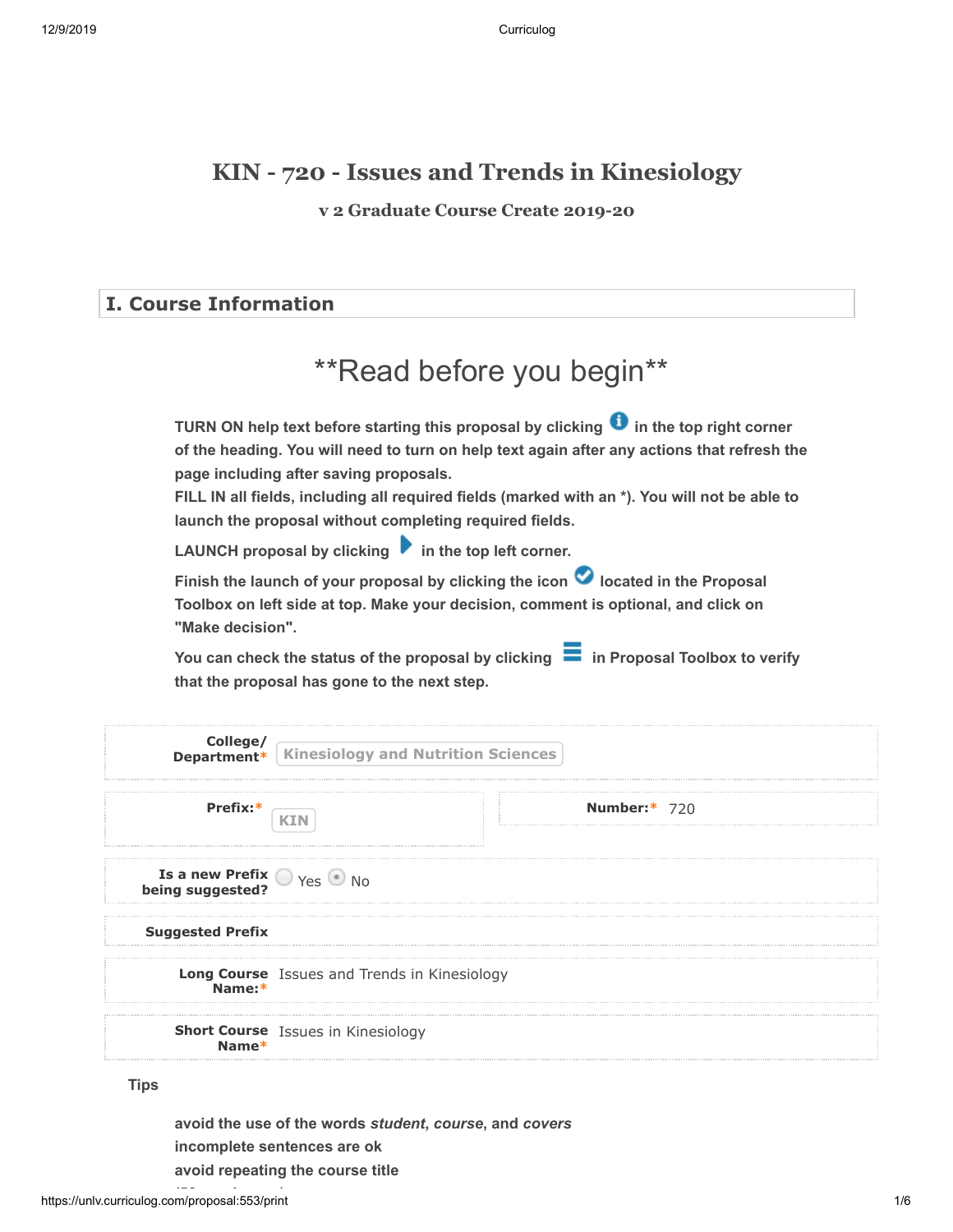# **Catalog**

**Description\*** Exposure to current content relating to various aspects of motor learning and control, biomechanics, and exercise physiology as they relate to pressing issues in movement and activity.



**Substantive changes will necessitate a Program Change form be submitted.**

| <b>Detail the changes</b><br>to the program<br>catalog entry above.<br>required due to<br>the creation of this<br>$course.*$ |                                      | The course will be an optional elective class within each of the programs listed |  |
|------------------------------------------------------------------------------------------------------------------------------|--------------------------------------|----------------------------------------------------------------------------------|--|
|                                                                                                                              | <b>Fixed/Variable</b> Fixed Variable |                                                                                  |  |
| If fixed, enter number of credits. If variable, enter minimum and maximum credits (E.g., 1-3)                                |                                      |                                                                                  |  |
| <b>Number of Credits</b> 3                                                                                                   |                                      |                                                                                  |  |
| <b>Course is</b> $\bullet$ Yes<br><b>Repeatable</b> *                                                                        |                                      | If yes, the $9$<br>maximum number<br>of credits that<br>may be earned is         |  |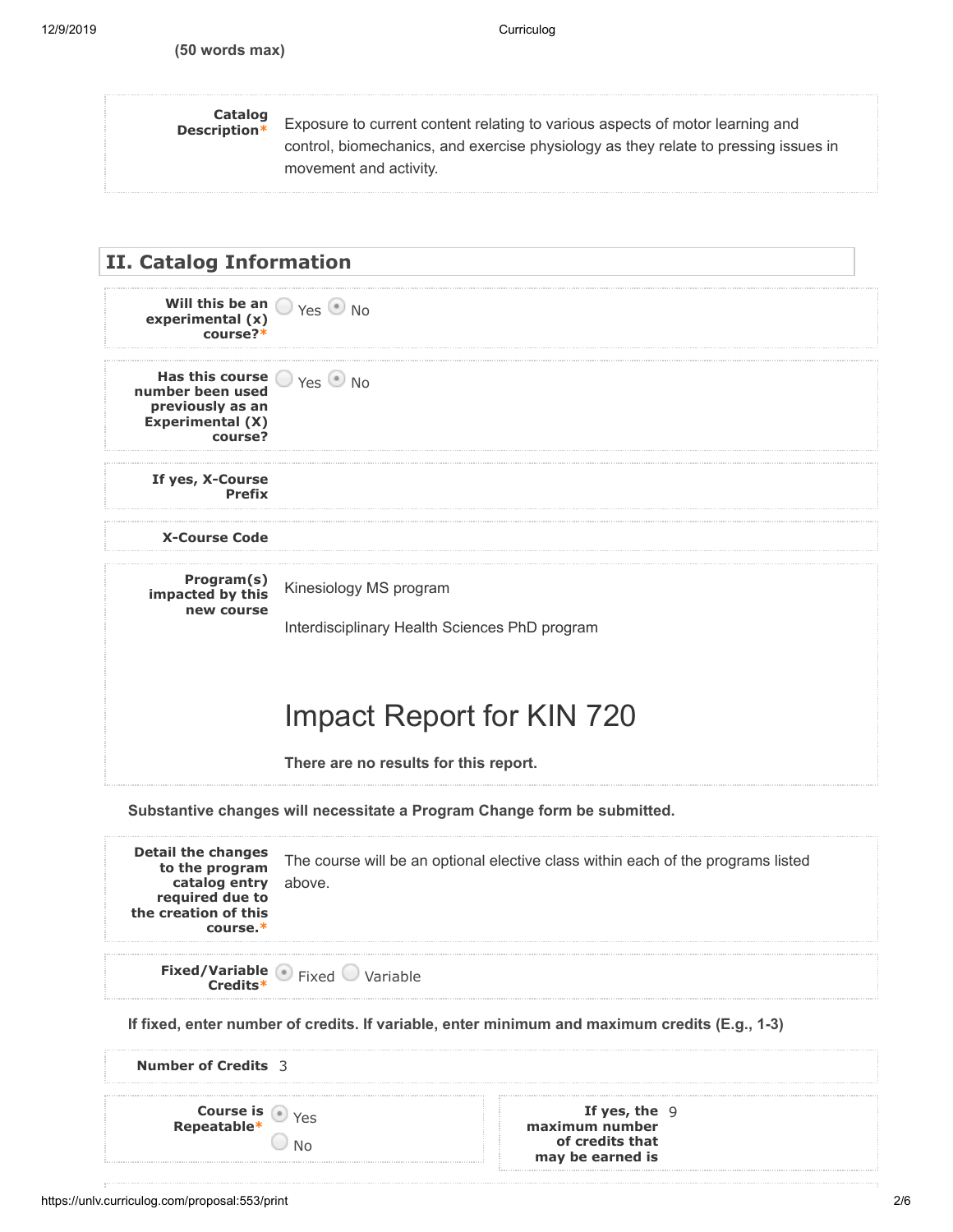| Grading System* Detter Grade                                                                  |                                      |
|-----------------------------------------------------------------------------------------------|--------------------------------------|
|                                                                                               | $\bigcirc$ s/u                       |
|                                                                                               | $\bigcirc$ S/F                       |
|                                                                                               | Thesis/Dissertation                  |
|                                                                                               |                                      |
| <b>Is this a Special <math>\bullet</math></b> Yes $\circledcirc$ No<br><b>Topics course?*</b> |                                      |
| Sub-topic(s)                                                                                  | <b>Biomechanics</b>                  |
|                                                                                               | <b>Exercise Physiology</b>           |
|                                                                                               | Motor Control and Learning           |
|                                                                                               | Are topics Ves No<br>repeatable?     |
| If yes, number of<br>credits                                                                  |                                      |
| <b>Prerequisites</b>                                                                          |                                      |
| <b>Corequisites</b>                                                                           |                                      |
| <b>Anti-requisites</b>                                                                        |                                      |
| Does this course $\bigcirc$ Yes $\bigcirc$ No<br>have any non-<br>credit<br>components?       |                                      |
|                                                                                               |                                      |
| If yes, indicate clinical<br>component(s)                                                     | Discussion                           |
|                                                                                               | <b>Field Studies</b>                 |
|                                                                                               |                                      |
|                                                                                               | Independent Study<br>Internship<br>O |
|                                                                                               | Laboratory                           |
|                                                                                               | Lecture                              |
|                                                                                               | Practicum                            |
|                                                                                               | Research                             |
|                                                                                               | Seminar                              |
|                                                                                               | Supervision                          |
|                                                                                               | Thesis Research                      |
| Will this course be<br>listed as the 'same<br>as' another<br>course?*                         | Yes No                               |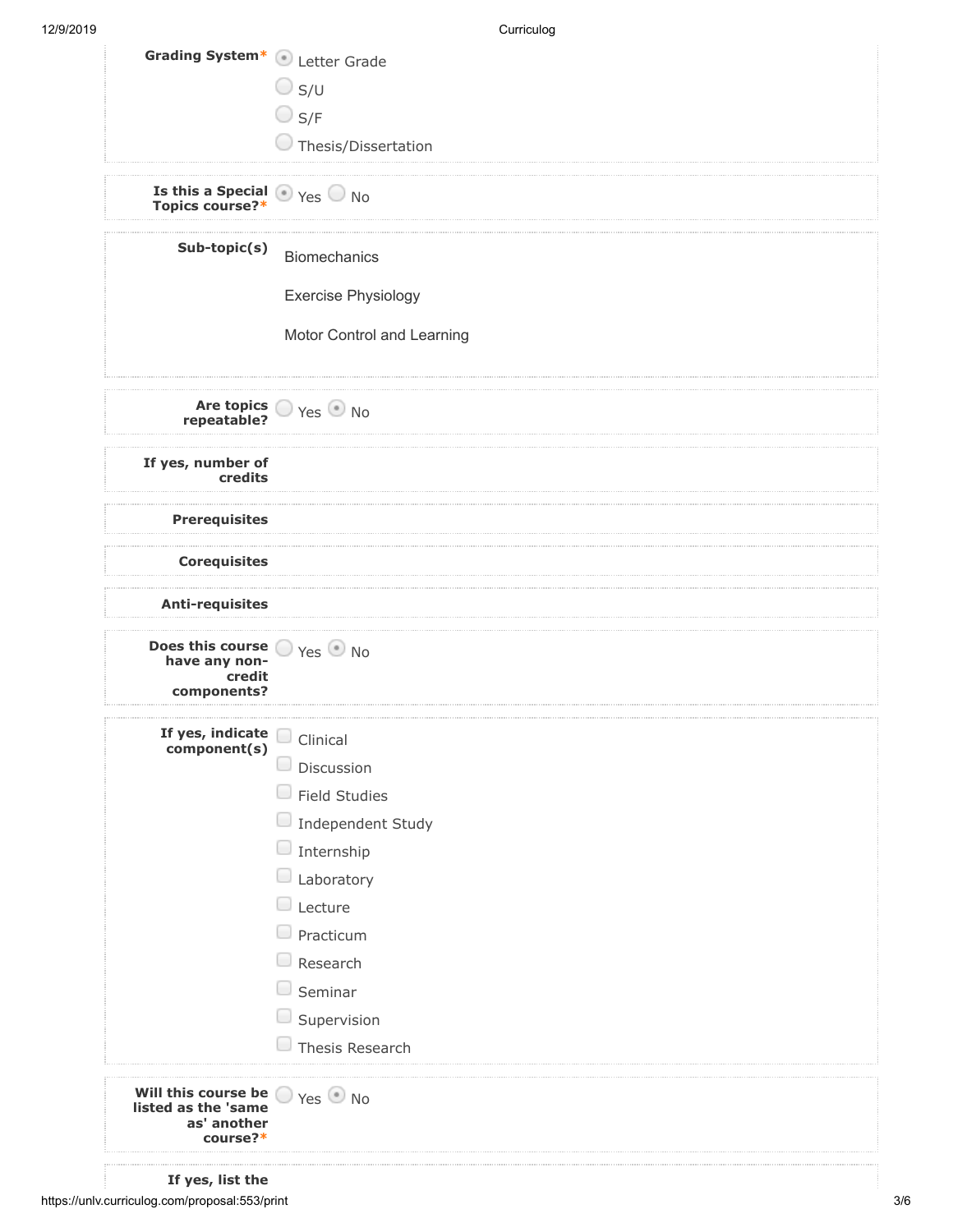| Indicate the <i>In Person Supplemental Web</i><br>instructional<br>modes that should Field Study | course |  |
|--------------------------------------------------------------------------------------------------|--------|--|
|                                                                                                  |        |  |
|                                                                                                  |        |  |
| be available for                                                                                 |        |  |
| scheduling*<br>$\Box$ Hybrid                                                                     |        |  |
| $\Box$ Independent Study                                                                         |        |  |
| $\Box$ In Person                                                                                 |        |  |
| Television                                                                                       |        |  |
| Web-based                                                                                        |        |  |
| $\Box$ Web-based w/ on/off campus meeting                                                        |        |  |

## **III. Evaluation of Library Resources**

**This section is completed by course developer—indicate library resources that will be needed to support this course**

| Will this course $\bigcirc$ Yes $\bigcirc$ No<br>creation require<br>changes to library<br>resources?* |                                                                                                                                                                     |
|--------------------------------------------------------------------------------------------------------|---------------------------------------------------------------------------------------------------------------------------------------------------------------------|
| library resources<br>to support<br>this course*                                                        | Please indicate Core journals<br>that will be needed core books (not required texts)<br>students taking Electronic resources (e.g., databases, videos, media, etc.) |
| subject area:                                                                                          | <b>Critically needed</b> Medicine and Science in Sports and Exercise, Journal of Biomechanics, Journal<br>journals for this of Motor Learning and Development       |
| <b>Core books</b><br>needed:                                                                           |                                                                                                                                                                     |
| <b>Electronic</b><br><b>Resources:</b>                                                                 |                                                                                                                                                                     |
|                                                                                                        | This section is completed by the librarian.                                                                                                                         |

| Level of support<br>the Library can<br>provide |  |
|------------------------------------------------|--|
| <b>Library Comments</b>                        |  |

# **IV. Syllabus**

**A syllabus in Word or PDF format must accompany this form.**

**Graduate syllabi must meet the minimum criteria as required by the Provost's office (See**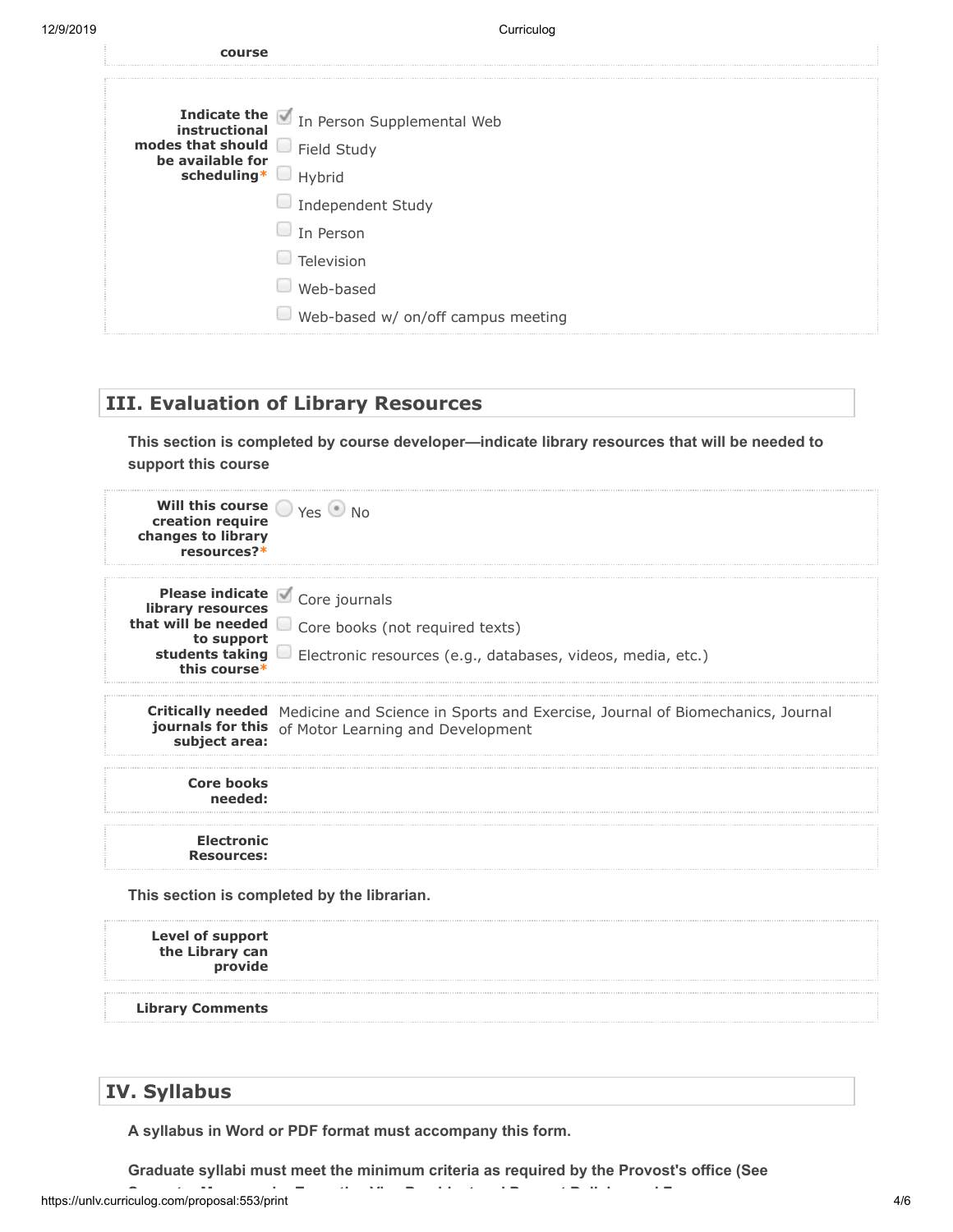#### 12/9/2019 Curriculog

**Semester Memo under Executive Vice President and Provost Policies and Forms** <u>[http//www.unlv.edu/policies](http://http//www.unlv.edu/policies)</u>). Graduate courses that are linked to undergraduate courses (300/500

**and 400/600 level joint courses) must clearly state in the syllabus how the class experience and expectations are different for graduate students, what additional requirements students enrolled in the graduate level course must fulfill, and how the grading scale will be applied to graduate students.**

#### **Attachments List**

Please attach any required files by navigating to the Proposal Toolbox and clicking **L+** in the top **right corner.**

**Attached syllabus\*** Attached

### **V. Department Vote Information**

**Date faculty voted** 3/1/2019 **on proposal**

**Result of vote** All in attendance approved **(Number of yes/no/abstention votes)**

**Manner of vote** In-person **(online, in-person, etc.)**

### **VI. Unit Vote Information**

**Date faculty voted** 8/29/19 **on proposal**

**Result of vote** 3/0/0 **(Number of yes/no/abstention votes)**

**Manner of vote** In-Person **(online, in-person, etc.)**

| <b>VIII. Implementation and Processing</b> |                 |  |
|--------------------------------------------|-----------------|--|
| <b>PS Processing</b><br><b>Notes</b>       |                 |  |
| <b>PS Processing</b>                       | <b>Tnitiale</b> |  |